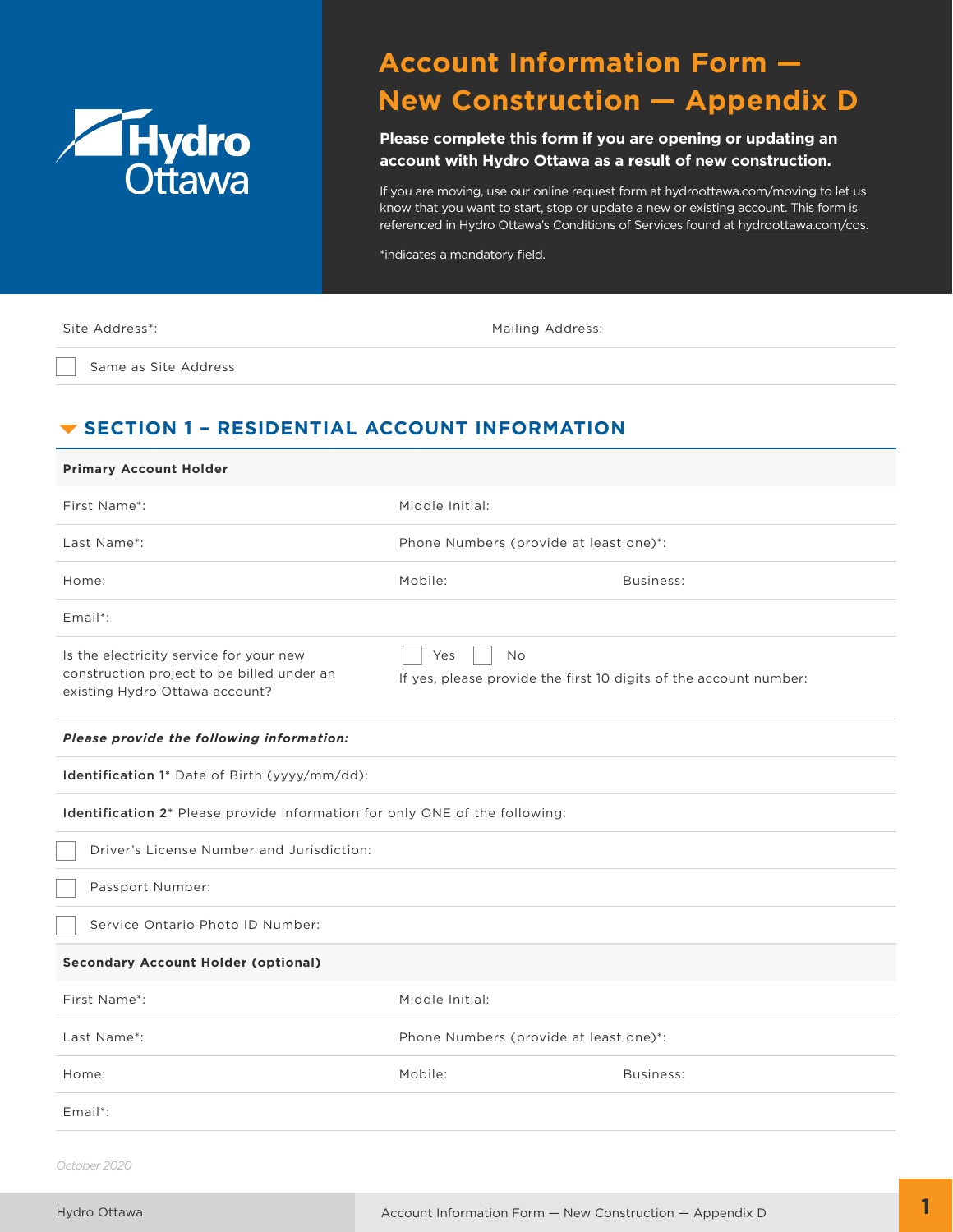### **SECTION 2 – BUSINESS ACCOUNT INFORMATION**

| <b>Business Information</b>             |                            |                                        |  |                                                        |  |
|-----------------------------------------|----------------------------|----------------------------------------|--|--------------------------------------------------------|--|
| Contact Name*:                          |                            | Phone Numbers (provide at least one)*: |  |                                                        |  |
| Home:                                   | Mobile:                    |                                        |  |                                                        |  |
| Business:                               | $Email$ :                  |                                        |  |                                                        |  |
| Full Legal Name*:                       | Registered Business Name*: |                                        |  |                                                        |  |
| HST Number*:                            |                            |                                        |  |                                                        |  |
| <b>Business Identification Number*:</b> | Corporation Number*:       |                                        |  |                                                        |  |
| Please specify one of the following*:   |                            |                                        |  |                                                        |  |
| Sole Proprietorship                     | Limited Partnership        |                                        |  | Unincorporated Association<br>or Club                  |  |
| Partnership                             | Corporation                |                                        |  | University, College, School,<br>Hospital or Government |  |

### **SECTION 3 – COMMERCIAL CONSTRUCTION**

#### **Security Deposits**

Security Deposit may be required from some customers in order to supply or continue to supply electrical services.

Non-residential customers who open an account may qualify for a deposit waiver or reduction conditions (see Section 2.5.3 of the [Conditions of Service](https://hydroottawa.com/en/about-us/policies/conditions-service)).

#### *Please select waiver options below:*

- If you have a Hydro Ottawa account number, please indicate it here (first 10 digits only):
- If you do not have a Hydro Ottawa account number, please supply one of the following:
- **1.** A letter from another electricity or gas distributor for services within the previous 24 months
- **2.** A satisfactory credit check. Note: Credit check to be completed at customer's expense.
	- **a.** Authorize credit check:  $\begin{array}{|c|c|c|c|c|} \hline \end{array}$  Yes  $\begin{array}{|c|c|c|c|c|} \hline \end{array}$  No
- **3.** Letter of Guarantee from a financial instruction.

**NOTE:** Non-residential customers who consume more than 50kW are required to provide a security deposit. The amount of the security deposit required will be adjusted according to the established credit ratings allowable reduction rates (see chart in section 2.5.3.2 of the Conditions of Service).

*October 2020*